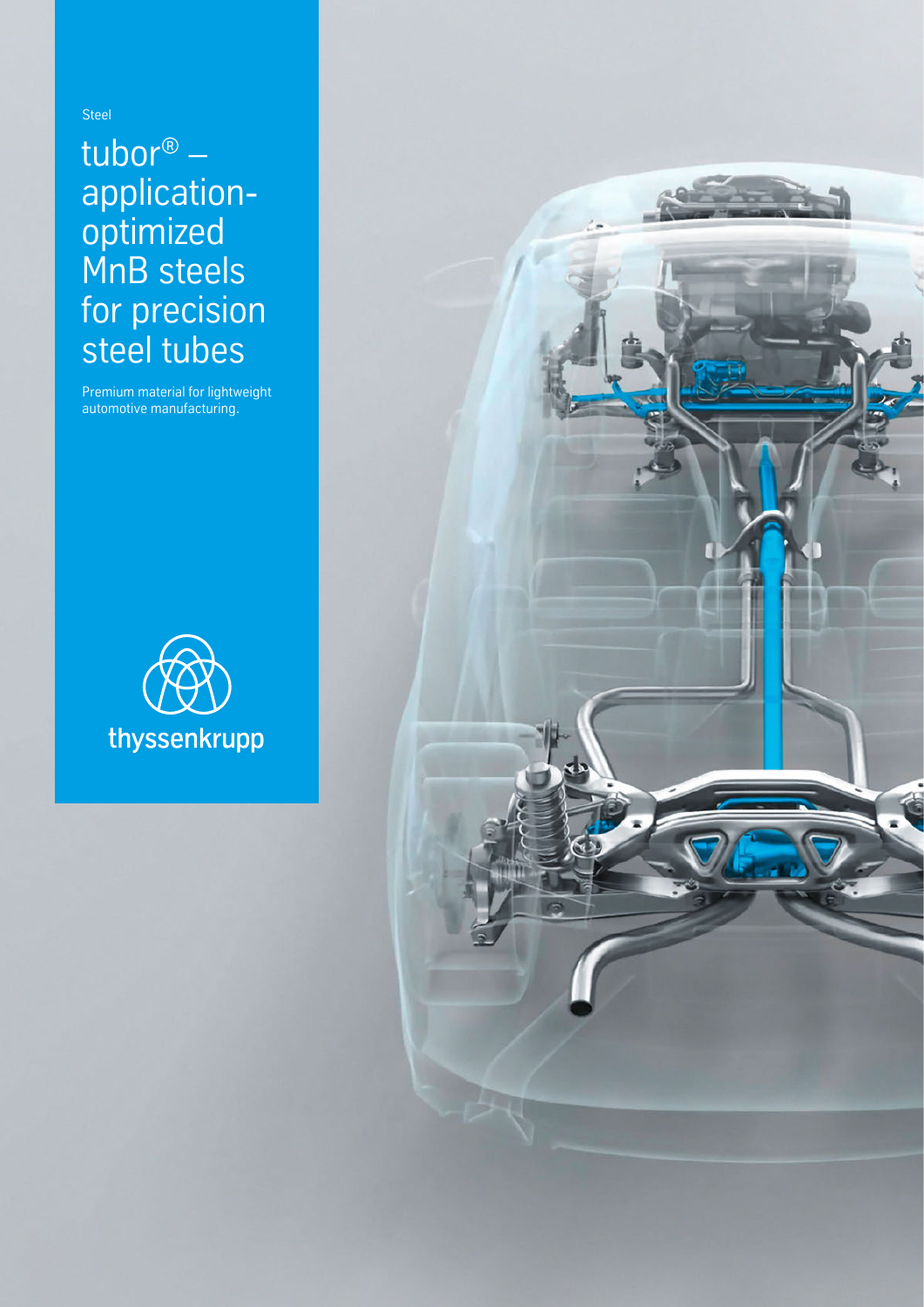High-strength precision steel tubes offer great potential for reducing weight in automobile manufacturing. With our application-optimized manganeseboron alloyed tubor® steels, we offer you the ideal materials for manufacturing precision steel tubes that are optimally suited for powertrain and chassis applications. Additionally, you can depend on our experts from Technical Customar Service when it comes to materials and how to work them – for your lightweight structural designs.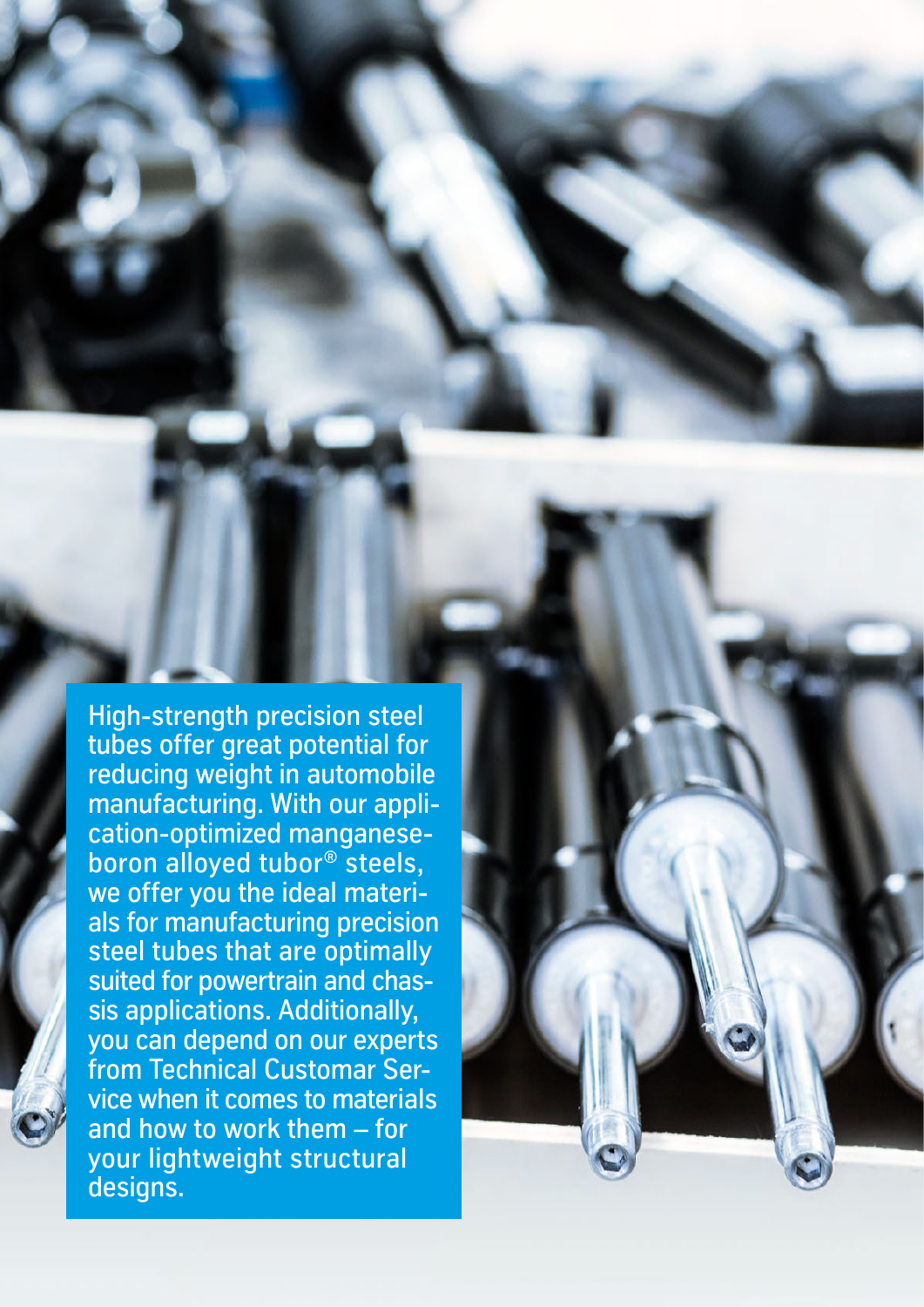# All the best properties: tubor® – everything precision steel tubes need

With our materials for precision steel tubes – such as our manganese-boron alloyed tubor® steels, heattreatable steels and even unalloyed structural steels – you can face the ever more demanding vehicle safety and comfort requirements and the consequent increase in vehicle weight with confidence.



Manganese-boron alloyed tubor® steels delivered with excellent forming characteristics



High strength and homogeneity of mechanical properties after heat treatment



Complete material spectrum with high lightweight potential, comprehensive application consulting, custom solutions



In development: **segregationoptimized tubor® grades with even greater strength** and enhanced ductility in heat-treated state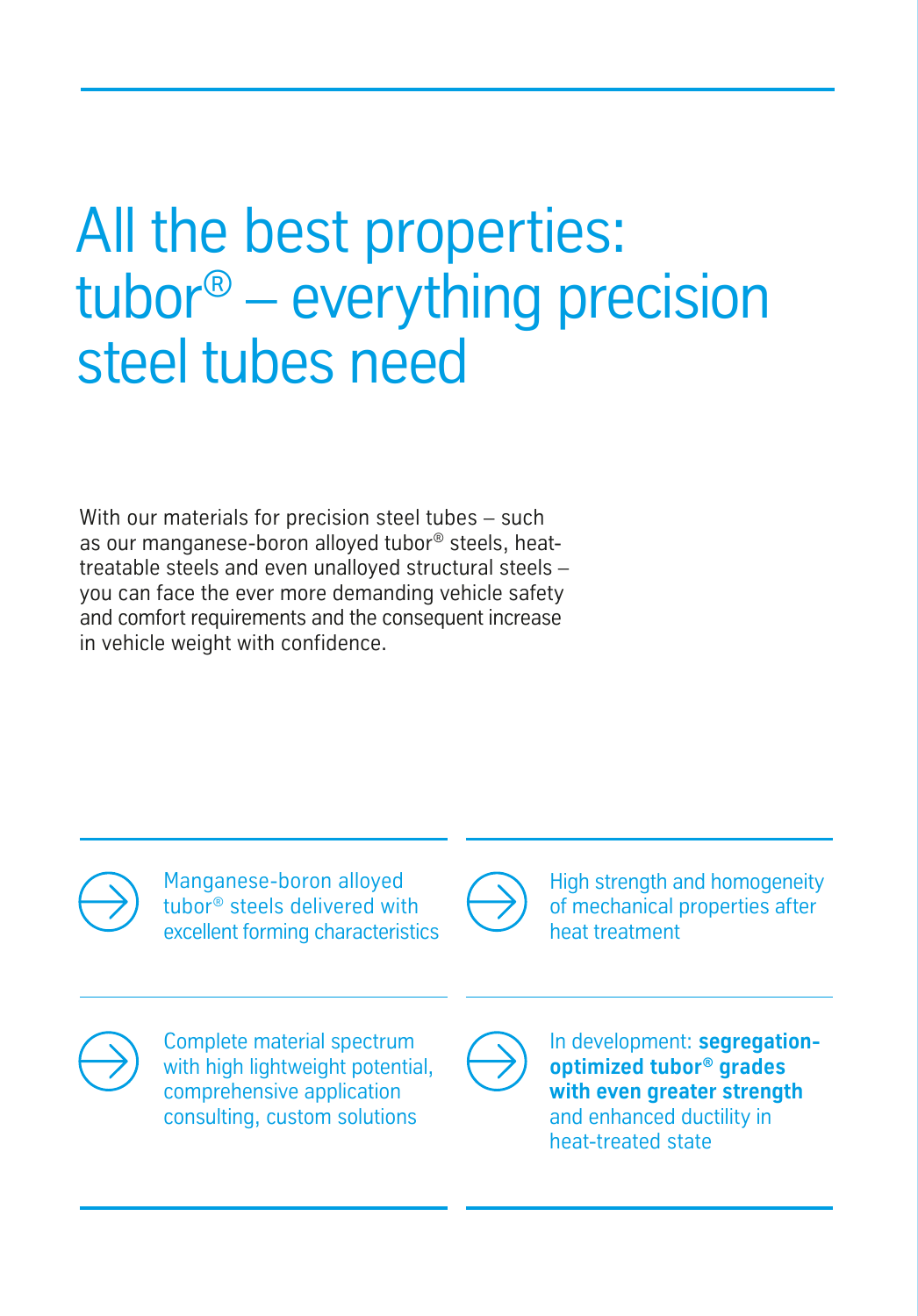# Light, formable, hardenable, incomparable

Whether as stabilizers for the chassis or cam shafts for the powertrain: with weight reduction playing an ever greater role in the automotive industry, components made of precision steel tubing are essential for lightweight automotive manufacturing. When it comes to precision steel tubes, our application-optimized tubor® steels are the material of choice of vehicle designers, as they meet the requirements for high strength combined with enhanced ductility.

### Material with potential.

Our tubor® steels are delivered in a highly formable state and have an even surface, and are very well suited for fabricating welded, cold-rolled or cold-drawn precision steel tubes. The material features a homogeneous and fine-grained microstructure with a low sulfur and phosphor content. Segregations in the microstructure are significantly reduced by means of special technical processes. Thanks to the combination of an optimized manufacturing process on the one hand and chemical analysis attuned to the end application on the other, the tubor® steel grades offer greater strength and enhanced ductility after quenching and tempering.

### Right in every way: our material spectrum.

Whether MnB alloyed tubor® steel, unalloyed quenched and tempered steel or unalloyed structural steel – all our materials meet the requirements of the automotive industry.

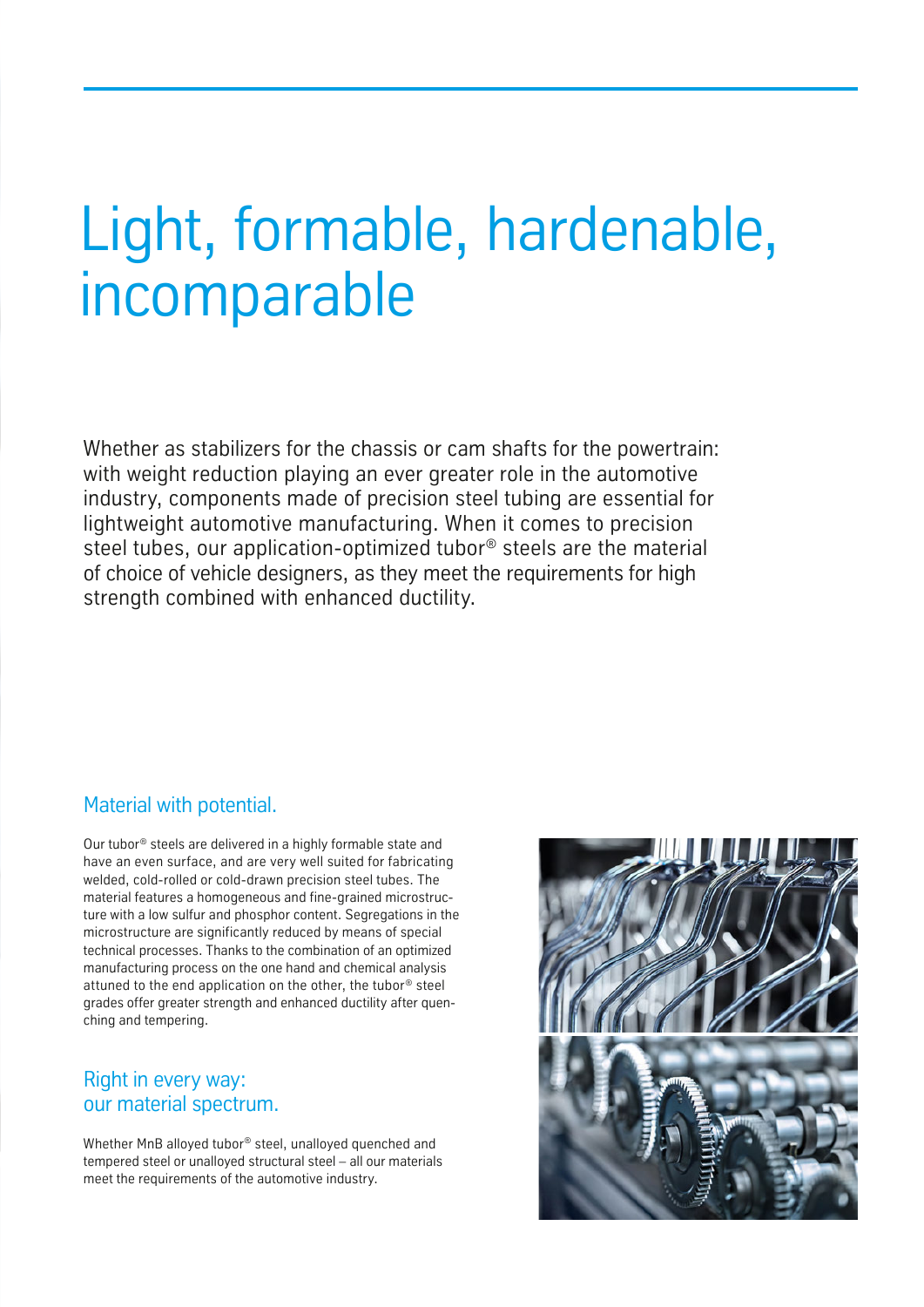#### Portfolio of precision steel tubes

#### Hot strip, non-pickled /pickled /pickled-annealed Strip steel, non-pickled /pickled /pickled-annealed

| Product group                                             | Steel grade           | Reference grade |
|-----------------------------------------------------------|-----------------------|-----------------|
| Manganese-boron steel<br>according to DIN EN ISO 683-2    | tubor® 26             | 26MnB5          |
|                                                           | tubor <sup>®</sup> 34 | 34MnB5          |
|                                                           | Others on request     |                 |
| Unalloyed C-steel<br>according to DIN EN ISO 683-1        | C <sub>22</sub>       | C <sub>22</sub> |
|                                                           | Special analyses      |                 |
| Unalloyed structural steel<br>according to DIN EN 10025-2 | $S235J*$              | $S235J*$        |
|                                                           | $S355J*$              | $S355J*$        |
|                                                           |                       |                 |

## Because light should be easy: our service.

Together with you, we not only develop material conceptions but also give you access to the extensive know-how of our research and application technology experts if you have any questions relating to processing.









**Material** concepts **Process** optimization **Processing** support

Your **benefits** 



Weight optimization